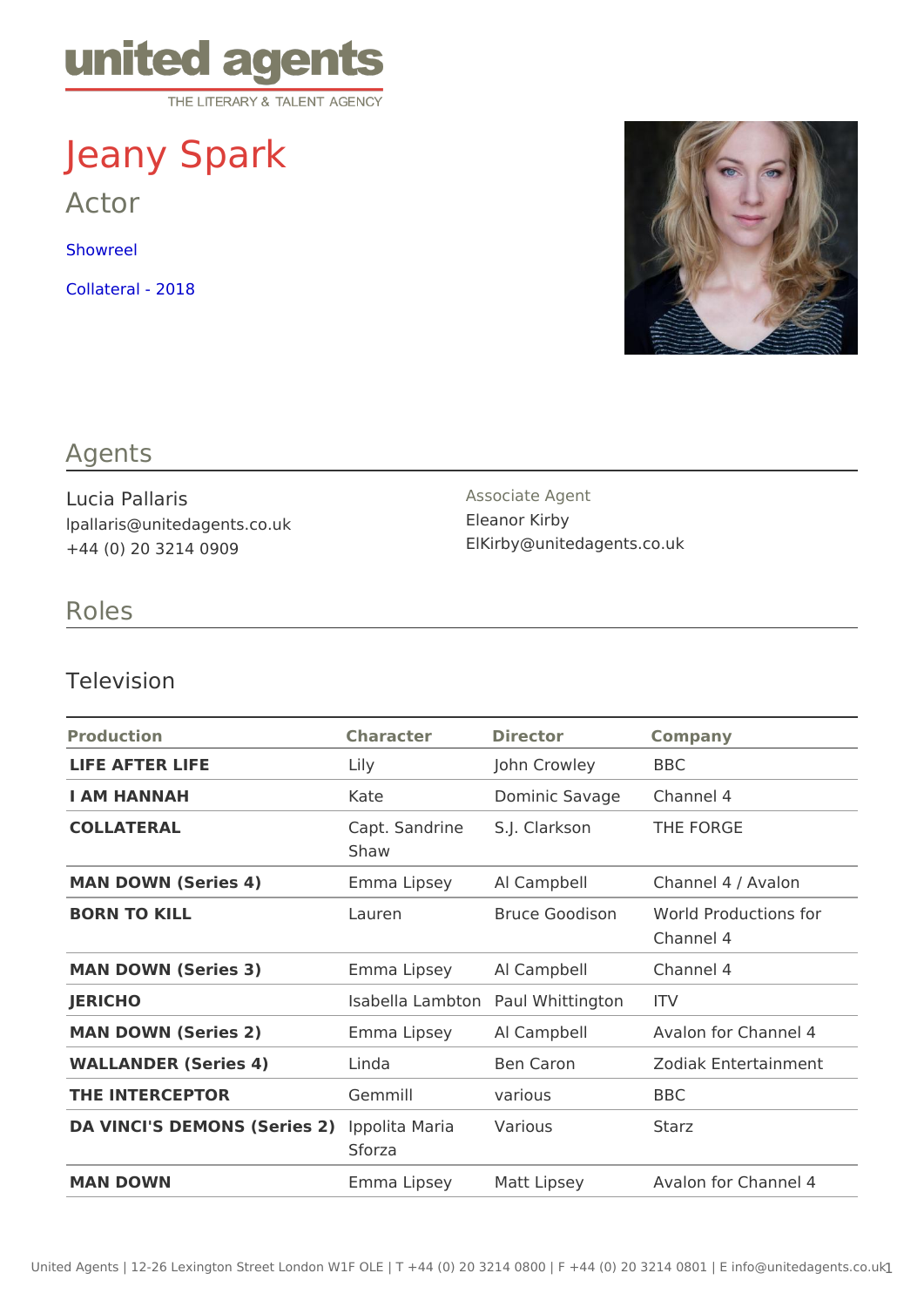| <b>Production</b>                                      | <b>Character</b>       | <b>Director</b>         | <b>Company</b>                                        |
|--------------------------------------------------------|------------------------|-------------------------|-------------------------------------------------------|
| <b>LINE OF DUTY 2</b>                                  | <b>Clare Thomas</b>    |                         | Douglas Mackinnon World Productions for<br><b>BBC</b> |
| <b>THE ESCAPE ARTIST</b>                               | Tara                   | <b>Brian Welsh</b>      | <b>BBC</b>                                            |
| <b>VERA</b>                                            | Agnes Lennox           | Thaddeus<br>O'Sullivan  | ITV <sub>1</sub>                                      |
| A TOUCH OF CLOTH                                       | Gemma                  | Jim O'Hanlon            | Sky 1                                                 |
| <b>WALLANDER - BEFORE THE</b><br><b>FROST</b>          | Linda Wallander        | <b>Charles Martin</b>   | <b>BBC / Left Bank Pictures</b>                       |
| <b>DEATH IN PARADISE</b>                               | <b>Emilie Saunders</b> | Alfred Lot              | <b>BBC</b>                                            |
| <b>LAW AND ORDER UK</b>                                | Julia Anstiss          | David O'Neill           | <b>ITV</b>                                            |
| <b>SHIRLEY</b>                                         | Juhni Sullivan         | Colin Teague            | <b>BBC</b>                                            |
| THE BLACK MIRROR;<br><b>NATIONAL ANTHEM</b>            | Camilla                | Otto Bathurst           | Channel 4                                             |
| <b>HATTIE</b>                                          | Joan Malin             | Dan Zeff                | <b>BBC</b> / Angel Eye Media                          |
| <b>SHERLOCK</b>                                        | Ruth                   | Paul McGuigan           | <b>BBC / Hartswood Films</b>                          |
| THE THICK OF IT                                        | Isabella               | Armando Iannucci        | <b>BBC</b>                                            |
| <b>WALLANDER - FACELESS</b><br><b>KILLERS</b>          | Linda Wallander        | <b>Hettie Macdonald</b> | <b>BBC / Left Bank Pictures</b>                       |
| <b>WALLANDER - THE FIFTH</b><br><b>WOMAN</b>           | Linda Wallander        | Aisling Walsh           | <b>BBC / Left Bank Pictures</b>                       |
| <b>WALLANDER - THE MAN WHO</b><br><b>SMILED</b>        | Linda Wallander        | Andy Wilson             | <b>BBC / Left Bank Pictures</b>                       |
| <b>TESS OF THE D'URBERVILLES</b>                       | Mercy Chant            | David Blair             | <b>BBC</b>                                            |
| <b>WALLANDER - FIREWALL</b>                            | Linda Wallander        | <b>Niall MacCormick</b> | <b>BBC / Left Bank Pictures</b>                       |
| <b>WALLANDER - ONE STEP</b><br><b>BEHIND</b>           | Linda Wallander        | Phillip Martin          | <b>BBC / Left Bank Pictures</b>                       |
| <b>WALLANDER - SIDETRACKED</b>                         | Linda Wallander        | Phillip Martin          | <b>BBC / Left Bank Pictures</b>                       |
| <b>LEWIS: AND THE MOONBEAMS</b><br><b>KISS THE SEA</b> | Jane Evans             | Dan Reed                | <b>ITV</b>                                            |

# Film

| <b>Production</b>          | <b>Character</b>      | <b>Director</b>    | <b>Company</b>              |
|----------------------------|-----------------------|--------------------|-----------------------------|
| <b>AS ONE (Short)</b>      | Abi                   | Alan Powell        | <b>Facilitator Films</b>    |
| THE FIFTH ESTATE           | <b>Wired Reporter</b> | <b>Bill Condon</b> | <b>Dreamworks</b>           |
| <b>RED LIGHTS</b>          | Traci Northrop        | Rodrigo Cortes     | <b>Versus Entertainment</b> |
| <b>WORM (Short)</b>        | Susie                 | Bert and Bertie    | <b>Working Title Films</b>  |
| <b>SHOWREEL; THE MOVIE</b> | Grace                 | Ross Birkbeck      | Inbex Random Ltd            |